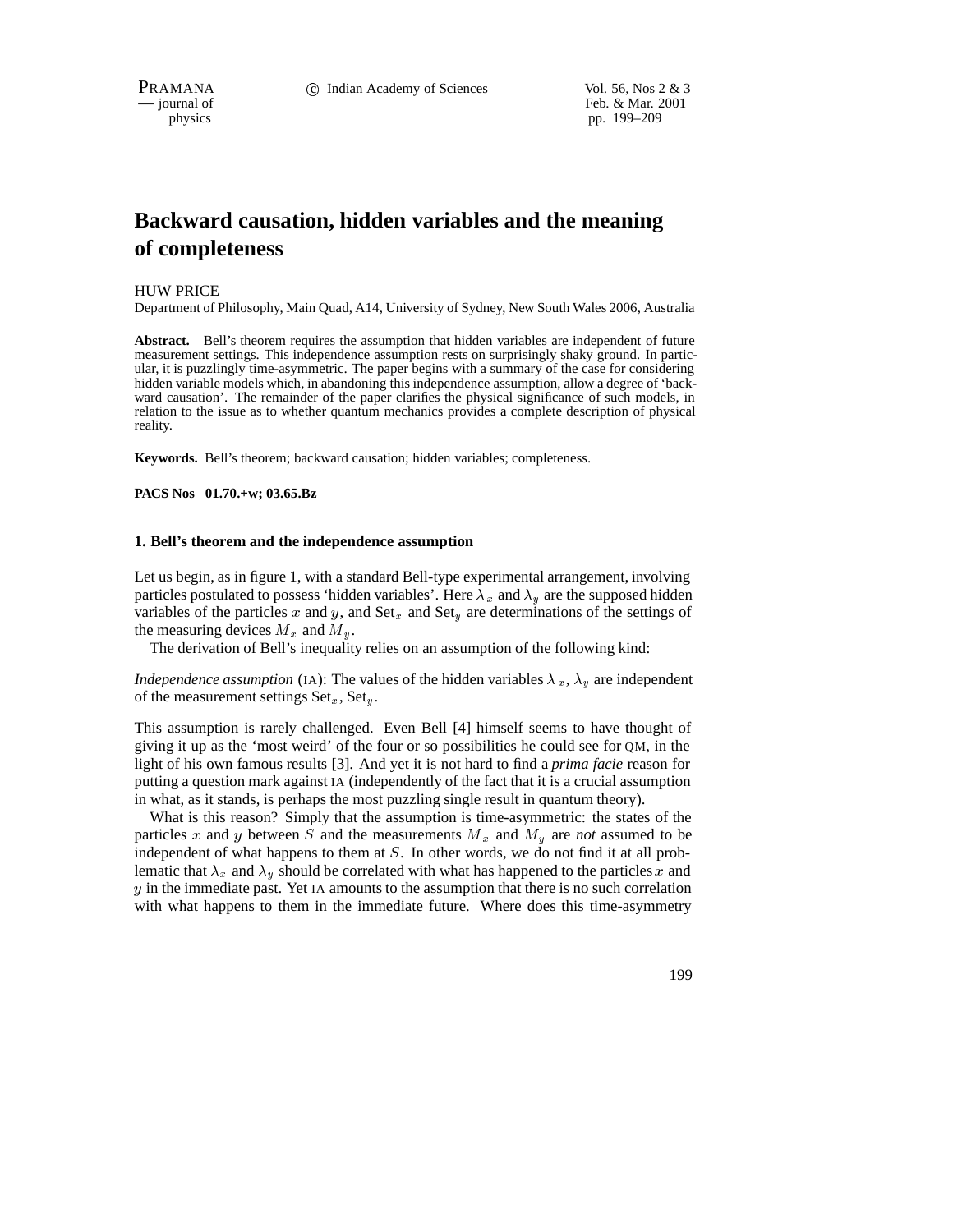

**Figure 1.** A Bell experiment.

come from? It is not given to us by observation. (The variables  $\lambda_x$  and  $\lambda_y$  are supposed to be 'hidden', after all!) By what right do we assume it so lightly?

Could it perhaps be associated with the macroscopic time-asymmetry of thermodynamics? Certainly, this asymmetry seems to have something to do with *our* 'knowledge asymmetry' — the fact that *we humans* know the past better than the future. However, we are many-particle systems, apt vehicles for embodiment of statistical laws. Not so the individual photon or electron, to which IA is supposed to apply.

A more promising suggestion might seem to be that the time-asymmetry assumed in IA is the familiar asymmetry of causation — the familiar fact that effects never precede their causes. But what sort of fact is this 'familiar' fact? If it is an observational matter, then we do not seem entitled to assume it prevails in regions of the microworld assumed to be unobserved. If on the other hand it is a logical matter, then it does not seem to be what underpins the temporal asymmetry of IA. There seems to be no *logical* barrier to HV models which violate IA. How then does our theorising about QM get to be constrained in this way?

More on causation in a moment. My immediate point is that IA embodies a timeasymmetry which is puzzling, at least *prima facie.* Despite this, models which give up IA have been considered very little (even, as I noted, by the unconventional Bell). Why is this? What makes IA so 'obvious' in the minds of people who care about the interpretation of QM? What makes giving up IA so 'counter intuitive', even by the notoriously relaxed standards of the discipline? I want to discuss what seem to me to be the two most significant objections to giving up IA, and to show that they are surprisingly weak.

## 1.1 *Initial randomness*

It might be thought that IA follows from the familiar assumption that all initial distributions of the relevant hidden states are equally likely — in other words, that failure of IA would require a very 'special' initial distribution of hidden states. For example, Lebowitz [9] suggests that a no-correlation principle of this kind follows from the 'reasonable minimalist assumption' that the 'initial *microstate* (of the universe) was *typical* with respect to some (at least vaguely defined) weight or measure on the different microstates compatible with the initial macrostate'.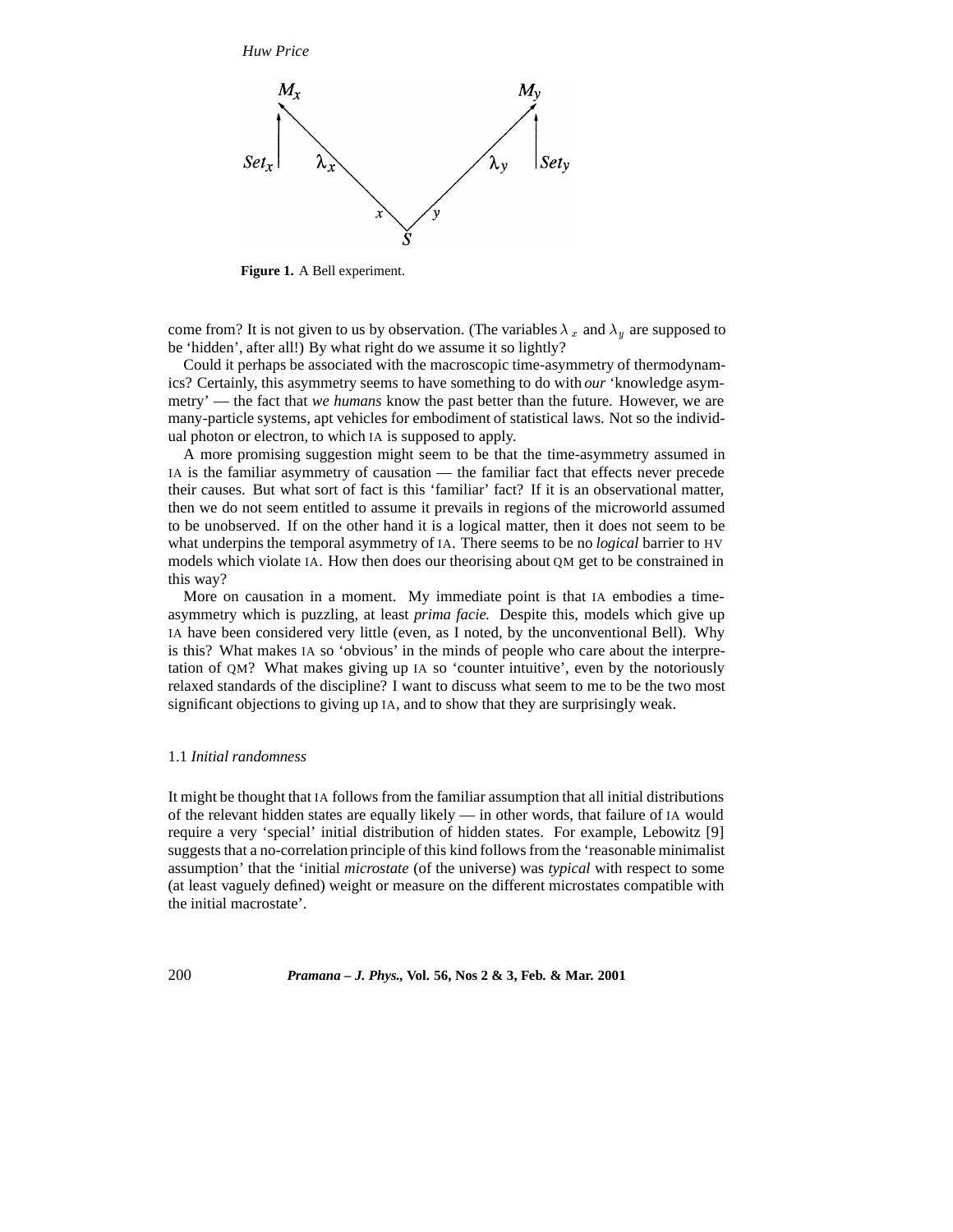#### *Hidden variables and the meaning of completeness*

However, this argument assumes that the failure of IA would be a *fact-like* matter. If it were a law-like matter, as it might well be in a HV model exploiting this loophole in Bell's theorem, then no special choice of initial distribution would be needed. The required correlations would obtain in all possible initial distributions, because 'possible' simply means 'allowed by the laws'. (By way of comparison, do we need a special choice of initial conditions to ensure that conservation of momentum holds in Newtonian mechanics? Obviously not.)

One corollary of this point is that we should not confuse the time-asymmetry of IA with the macroscopic time-asymmetry associated with thermodynamics, at least so long as the latter is held to be a fact-like matter, dependent on boundary conditions. IA should not be confused with Boltzmann's *stoßzahlansatz*, in other words. The latter is a fact-like matter, on most accounts, while the former might well be law-like.

## 1.2 *Fatalism and backward causation*

Another common objection to relinquishing IA is that it leads to fatalism. The thought is that if the incoming photon (say) already 'knows' how we are going to orient a polarizer which it is to encounter in the future, then we do not really have a choice in the matter. (This factor seems to have been influential in John Bell's thinking about these matters; see Price [11].)

This is a very puzzling objection, in several ways. For one thing, many people, including presumably many physicists, regard themselves as fatalists already, for a variety of reasons. From such a standpoint it could hardly be an objection to relinquishing IA that it confirms what they already believe. And even for non-fatalists, should not they acknowledge that physics might show that they are wrong, that fatalism holds after all?

But does relinquishing IA really imply fatalism in the first place? Why not say instead that in choosing the orientation of the future polarizer, we control the earlier state of the photon, rather than the other way around? It might be objected that would imply backward causation: our choice would be affecting the past. Indeed, but what is so bad about that?

At this point, the objection to relinquishing IA is no longer that leads to fatalism, but that it leads to backward causation. The usual objection to backward causation is that it would make possible 'paradoxical' or contradictory causal loops. In the philosophical literature this is known as the Bilking argument.

The basic structure of the Bilking argument is shown in figure 2. In essence, the claim is that there were backward causation (A causing E, in the terminology of the diagram), then it would be possible to set up a triangle of correlations, two of which are positive correlations, and the third of which (the diagonal link in the diagram) is negative. This supplies the required contradiction.

The Bilking argument was discussed by the Oxford philosopher Michael Dummett, in 1964 [7]. Dummett made the following observation. The argument depends on the assumption that it is possible to detect whether the event E occurs at time  $(t - 1)$ , before A occurs (or does not occur) at time  $t$ . If this is not possible, then the Bilking apparatus is impossible to construct, even in principle. For the apparatus relies on such a detection, in order to guide our choice as to whether to bring about A. (Dummett's point is usefully amended in one respect: what is crucial is not merely that E should be detectable, but that it should be detectable *without disturbing the circumstances under which A is claimed to cause E.* Let us call this the detectability assumption.)

*Pramana – J. Phys.,* **Vol. 56, Nos 2 & 3, Feb. & Mar. 2001** 201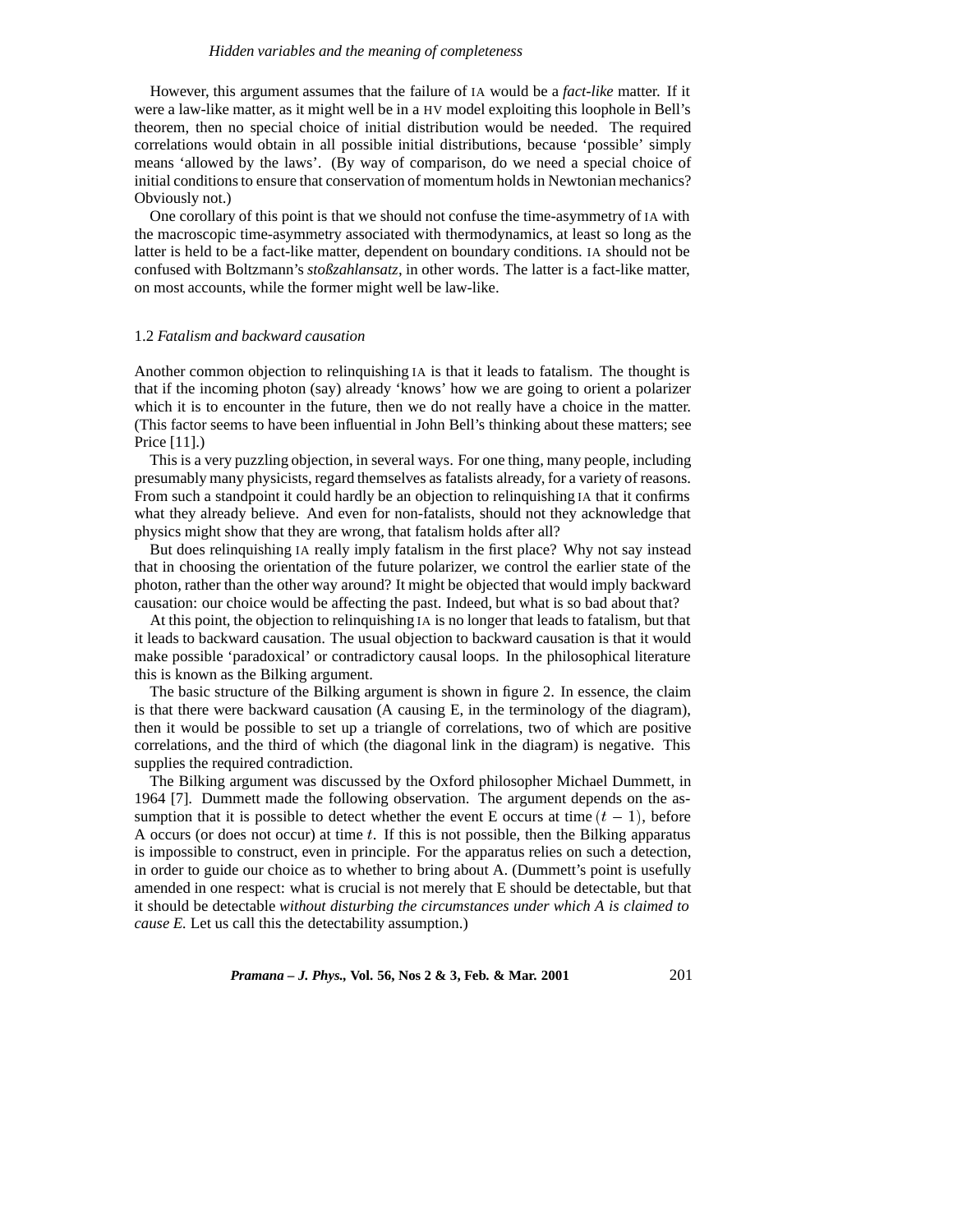

**Figure 2.** The Bilking argument.



**Figure 3.** Dummett's loophole in quantum mechanics.

Dummett himself did not consider QM. (His discussion relies on imaginary examples, of an anthropological flavour.) But it turns out that QM is nicely placed to exploit the loophole in the Bilking argument identified by Dummett. For what does the assumption that it is possible to detect the claimed earlier effect amount to in the photon case? The claim is that the state of the photon is affected by the next polarizer it is going to encounter. To 'bilk' this claim, we would need to detect the polarization before it gets to the future polarizer.

However, the only way to detect the polarization is to put another polarizer in the path of the photon, before it gets to the future polarizer in question (see figure 3). And if we do that, the future polarizer is not the *next* polarizer any longer, and so the circumstances required for the claimed causal influence no longer obtain!

In other words, the restrictions that QM itself places on what it is possible to measure seem to ensure that the detectability assumption fails. If so, then the backward causation needed to make sense if QM does not lead to paradoxes.

## 1.3 *Conclusion*

The usual objections to relinquishing IA thus seem weak or misguided. On the other hand, as we saw, considerations of time-symmetry seems to count in favour of abandoning IA.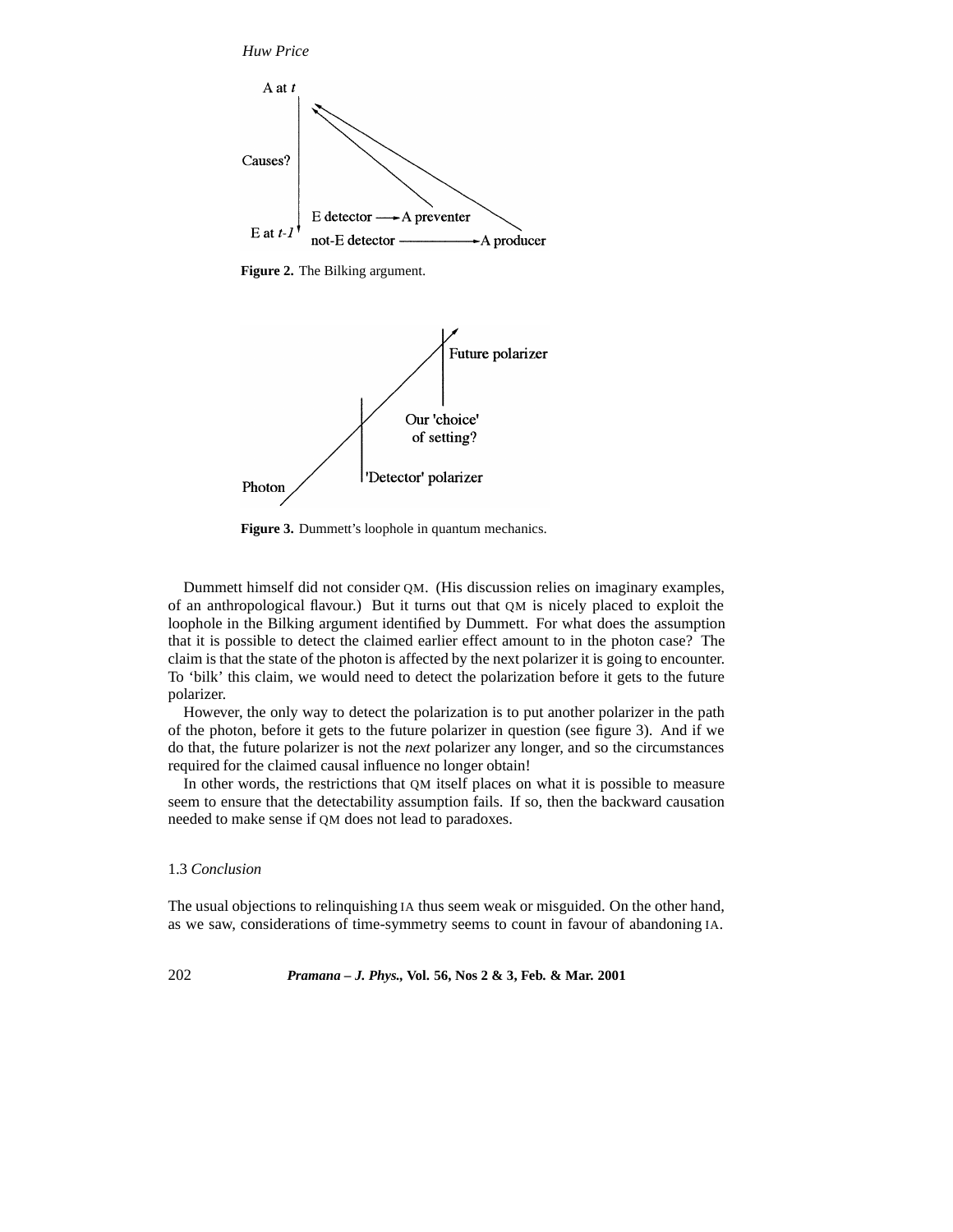On this balance of pros and cons alone, then, HV models based on relinquishing IA seem to deserve some serious attention in the foundations of  $QM$  — no less attention, one might think, than other contextual models.

This assessment seriously understates the case, however. Unlike other contextual models, the backward causation approach offers the prospect of a resolution of the apparently space-like correlations implied by the failure of Bell's inequalities into a 'zig-zag' sequence of individually time-like correlations. In other words, this approach offers the prospect of a *local* explanation of the apparently non-local aspects of QM. This prospect might turn out to be illusory, of course. The required models might turn out to rule out on some other grounds, for example. But until these issues are addressed — until such models are investigated in depth — the whole issue of nonlocality in quantum theory is up in the air, and there can be no 'closure' for one of the great puzzles of twentieth century physics.

So much, at least in barest outline, for the case for investigating HV models which abandon IA. (I have developed this case at much greater length elsewhere [10].) However, much remains unclear, not only about the technical possibilities for such models, but also about their physical significance, and their relation to other approaches to the conceptual foundations of QM. In the remainder of the present paper I shall attempt to throw some light on these matters, by relating the HV approach in question to the issue of the completeness of the quantum-mechanical description of the world.

## **2. Two notions of completeness**

At the heart of the debate between Einstein and Bohr in the early years of QM was the issue as to whether the wave function provides a *complete* description of a physical system. Does it, as Bohr claimed, give us all that is actually true in reality of the system in question? Or is it, as Einstein argued, merely a partial or incomplete description, telling us the truth but not the whole truth about the system?

In one sense, all HV approaches side with Einstein on this issue. By definition, a hidden variable is an aspect of physical reality not captured by the standard wave function. Often such views are associated with the claim that the wave function is not physically real, but this is quite inessential. After all, it is an incomplete description of Einstein to say that he was male, but the relevant aspect of his chromosomal structure (his possession of a Ychromosome) is not therefore unreal. The crucial issue is that of completeness, not that of the 'reality' of the wave function.

It turns out, however, that although HV views agree with Einstein that the standard quantum mechanical description of reality is incomplete, they may need to disagree about what completeness requires. In fact, they may find themselves agreeing with Bohr that QM is complete in the sense of completeness which Einstein shares with Bohr; while maintaining that it is incomplete in another important sense, which neither Einstein nor Bohr seems to have entertained.

## 2.1 *Potentiality*

We humans are creatures with some knowledge of the past, but little knowledge of the future. Most of us care very much about what happens to our future selves. Unfortunately,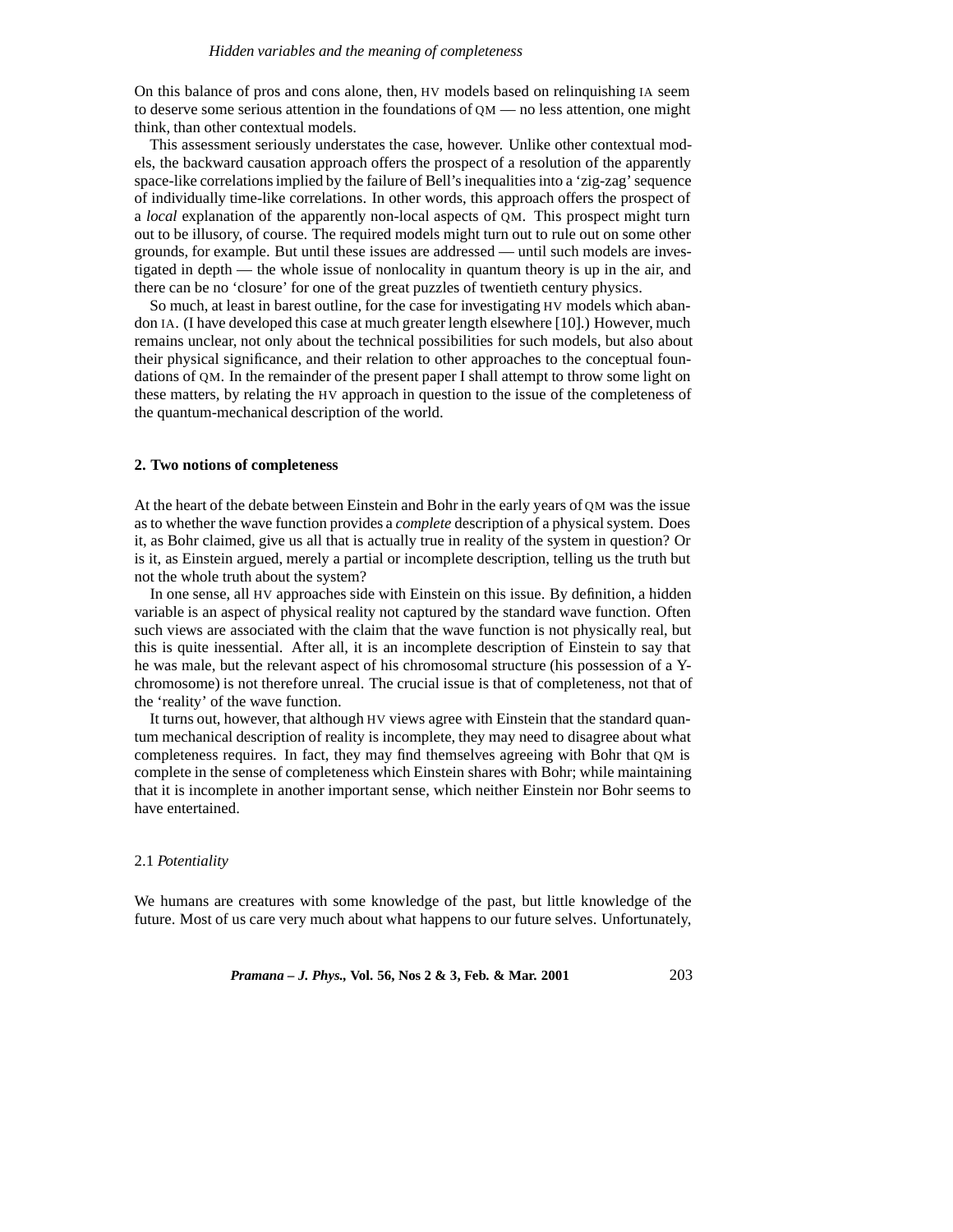## *Huw Price*

this often depends on unpredictable features of our, or 'their', future environment. The best we can do is to prepare our future selves to meet a wide range of possible futures.

As a result, it is useful for us — the best we can do, in fact, in many cases — to arm our future selves with a description of the world which is rich in 'potentiality'; in other words, a description which yields useful information about a wide range of possible futures. Potentiality is the best substitute for knowledge of the actual future itself. It gives us a kind of generic knowledge, useful in each of a wide range of future circumstances, many of which may be compatible with what presently we know.

Potentiality is a feature of many, if not all, commonplace descriptions of the world in which we live. Many properties are 'dispositional', or defined in terms of what *would happen* to the bearer of such a property in certain circumstances. Consider the property of fragility, for example, and the difference between saying merely that an object is fragile, and that it has or will *actually* break. Some philosophers argue that all properties are dispositional, and at least implicitly, such views are common in physics. Think of operationalism, for example, which insists that properties be characterised in terms of their 'disposition' or 'potential' to produce certain observable effects.

Whatever the truth about physical descriptions in general, the QM description is highly potential in nature. A familiar way to make this explicit is to use a propositional representation, in which the information carried by the wave function  $\psi$  is represented as a set of conditional probabilities for the outcomes of possible yes/no measurements.

$$
\{P(Q_1|F_1), P(Q_2|F_2), \ldots, P(Q_j|F_j), \ldots\},\
$$

where  $\{F_i\}$  is the set of possible future yes/no measurements, and  $Q_i$  is the proposition tested in case  $F_i$ .

Suppose that QM provides the best possible theory of this kind, in the sense that it encodes all the 'potentiality' that could be derived from a complete knowledge of a system's *past* interactions with the rest of the world (including us). In that case, let us say that QM is  $H_p$ -complete, where 'H' stands for 'human' and the 'p' for 'past', to remind us that this model of 'perfect knowledge' is tied to the kind of access to the world that we humans have: roughly, knowledge of the past but not the future. (Analogously, we could characterise  $H_f$ -completeness as perfect knowledge for creatures whose knowledge asymmetry is reversed.)

Now consider the same system from the perspective of an imaginary observer who is able to survey the future as well as the past; from an Archimedean point, so to speak. And let us suppose that the *actual* future measurement visible from this point is  $F_i$ . For the Archimedean observer, then, all the terms  $\{P(Q_i|F_i)\}_{i\neq j}$  are *redundant*, in the sense that they provide information for futures known not to be actual.

From the Archimedean perspective, then, the standard quantum mechanical description looks both *incomplete*, in not providing the information that  $F_i$  is *actual*; and massively *redundant,* in providing a lot of information which is irrelevant — which has no application — in the light of this information about  $F_i$ .

Let us say that a description is A*-complete* if it includes all the information accessible from the Archimedean standpoint. Our conclusion is then that even if QM is  $H_p$ -complete, it is both A-incomplete and A-redundant.

One important note. The distinction between  $H_p$ -completeness and A-completeness is a matter of degree. A description which tells us that  $F_j$  is the actual future and gives us the value of  $P(Q_j|F_j)$  (or equivalently  $P(Q_j)$ ) is not entirely A-complete, because it does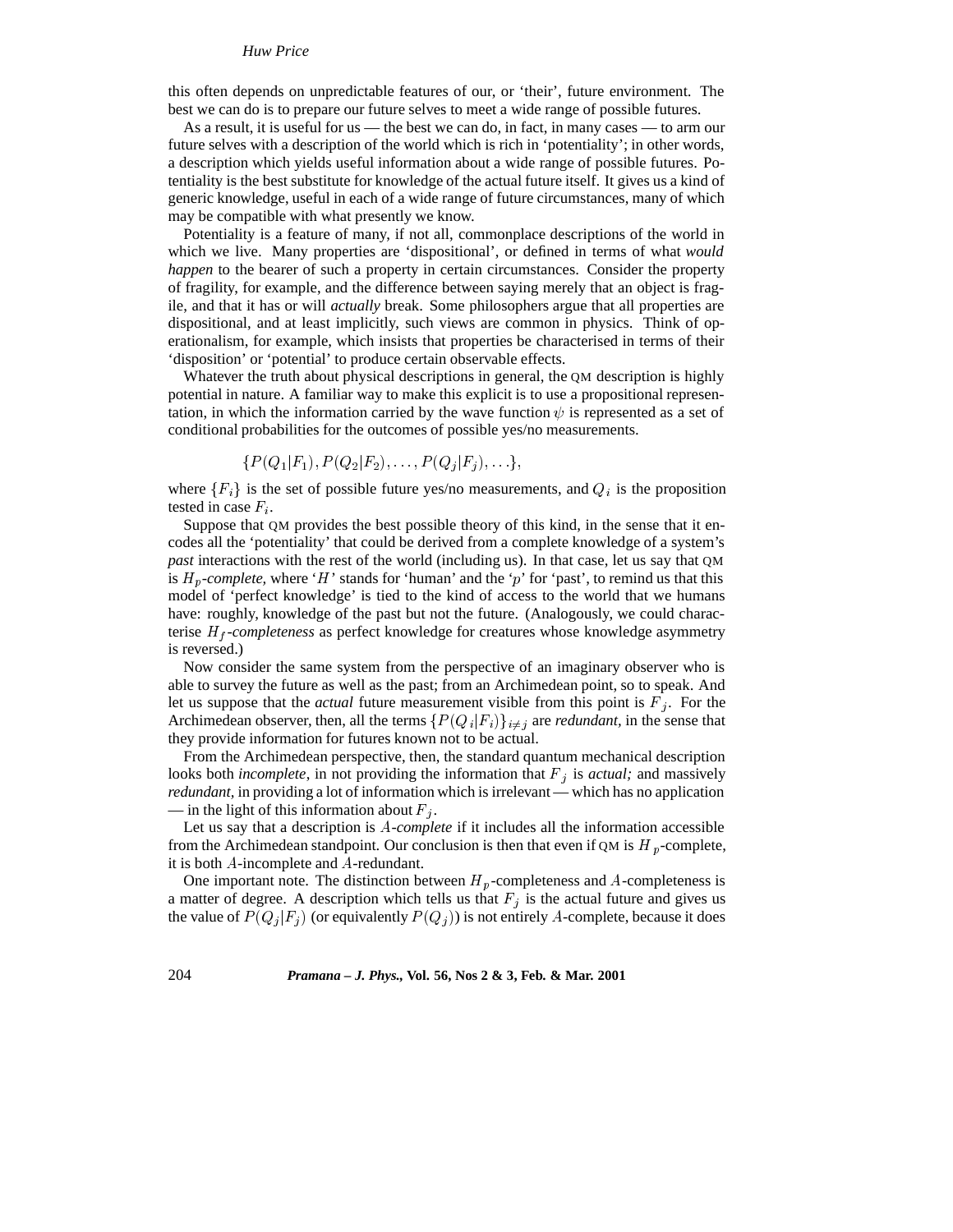not encode the information as to whether  $Q_j$  is actually true or false. But it is much more A-complete than the original quantum mechanical description.

#### 2.2 *Hidden variables and kinds of completeness*

What is the relevance of the distinction between  $H$ -completeness and  $A$ -completeness to the possibility of HV models based on relinquishing IA? The crucial point is this. Once IA is abandoned, so that 'hidden' states are allowed to depend in part on what happens to the system in question in the future, then a specification of the hidden state provides information about the future. On the assumption that the standard quantum mechanical description is already  $H_p$ -complete, this information about the future must be information that could not be gleaned from a knowledge of the past interactions of the system. (In any case, such knowledge would open the door to bilking.) Hence it is information which could only be accessible from a more Archimedean standpoint.

Thus a HV model of this kind trades off some potentiality in return for a gain in A-Completeness. The values of the hidden variables  $\lambda_x$  and  $\lambda_y$  will not be predictive, in the fully counterfactual way that  $\psi$  is. To be precise, they lose predictivity with respect to the class of possible futures which they themselves exclude.

## 2.3 *The Bohr–Einstein debate revisited*

This discussion throws an interesting light on the Bohr–Einstein debate about the completeness of the quantum mechanical description of reality. The additional 'elements of reality' for which Einstein hoped *were* intended to be counterfactually-predictive. Recall Einstein's [8] 'criterion of reality': if we can predict with certainty what the result of a measurement *would be*, then there is an element of reality underlying that prediction, even if the measurement is not *actually* performed. The extra elements of reality provided by a hidden variable theory which violates IA would not in general be counterfactually-predictive in this way. If the state of a particle depends on the next measurement it is to encounter, then it will not be true in general that elements of reality which exist in the presence of later measurements would still exist if those measurements had not taken place.

In terms of the distinction drawn above, it thus appears that Einstein took for granted the (potentiality-laden) view of physical properties associated with  $H_p$ -completeness. In these terms, it may well be the case that Bohr is right — that QM is  $H_p$ -complete. This is compatible with possibility that  $QM$  is also  $A$ -incomplete, and that there are 'hidden' properties in reality in addition to the properties ascribed by QM, though properties less counterfactually-predictive. Thus Einstein may have been right, too, in a sense — albeit a sense which he himself did not envisage.

## **3. Advice for hidden variable theorists**

The moral of this discussion for HV approaches — especially for those involving backward causation, but also, I think, for other contextual approaches — is that the goal should be A-completeness, not  $H_p$ -completeness. (Arguably, QM is  $H_p$ -complete already.) However,

*Pramana – J. Phys.,* **Vol. 56, Nos 2 & 3, Feb. & Mar. 2001** 205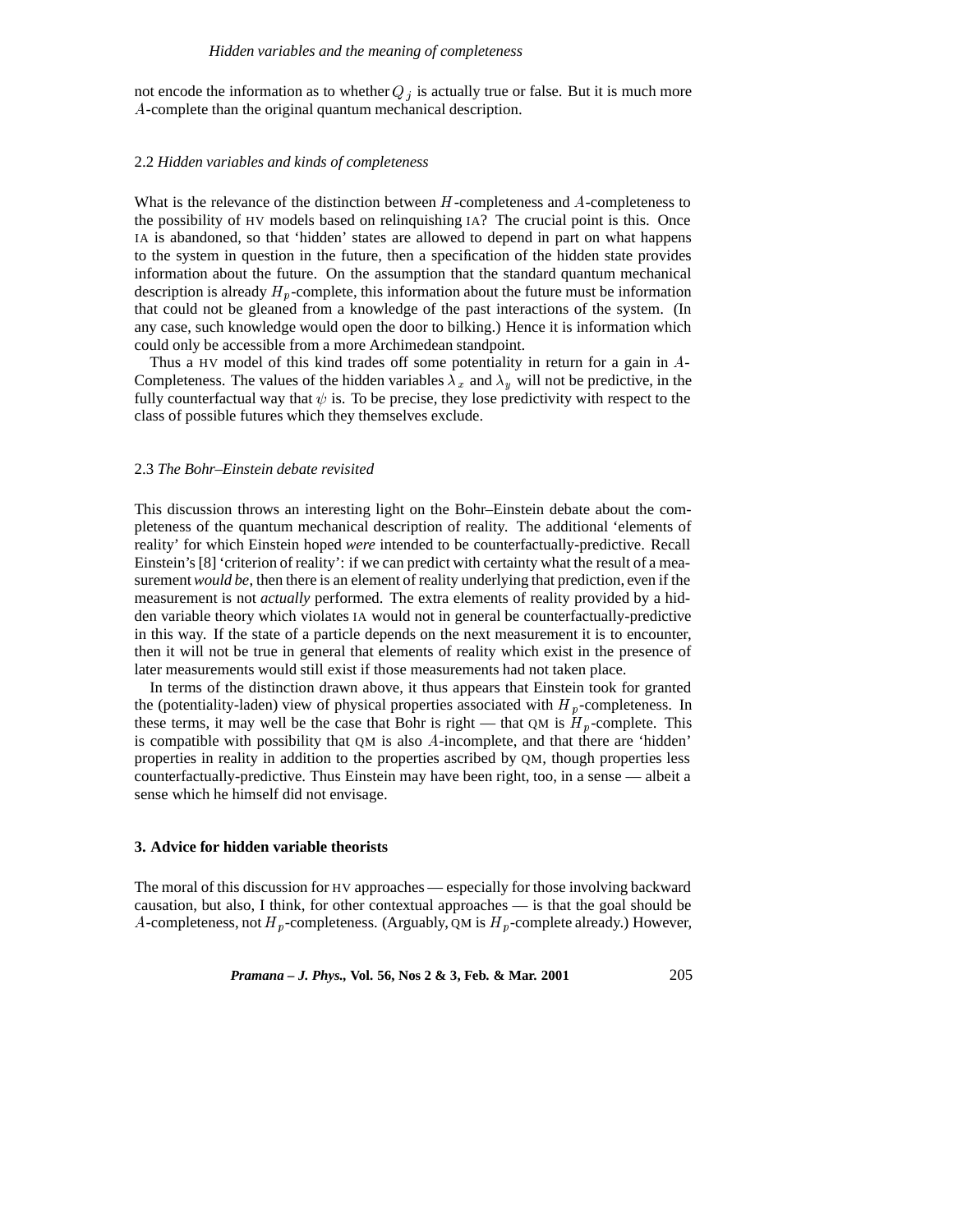## *Huw Price*

it should also be borne in mind that <sup>A</sup>-completeness is a matter of degree. A consistent model which extends QM without achieving full A-Completeness is already an important step forward, in that it shows that HV models are possible, once we loosen the demand for counterfactual predictivity.

Here is a simple way to produce such a model. Begin with the conditional probabilities of the propositional representation mentioned above:

$$
\{P(Q_1|F_1), P(Q_2|F_2), \ldots, P(Q_j|F_j), \ldots\},\
$$

where  $\{F_i\}$  is the set of possible future yes/no measurements, and  $Q_i$  is the proposition tested in case  $F_i$ .

Now let one of the items in this list be flagged as the one corresponding to the *actual* next measurement, replace it with the corresponding unconditional probability, and delete all the other items. What remains is a description of the system in question which is more A-complete than its QM predecessor. Is it consistent? Yes, surely, if QM itself is, for all we have added is the information that a particular  $F_i$  ( $F_j$ , say) is actual. If the result were inconsistent, then QM would already imply that  $F_i$  does not happen!

One might anticipate two kinds of objection to this simple model. First, some people will throw up their hands at the suggestion that IA might be false. I recommend that we ignore such people, until they offer us better arguments in defence of IA than the ones we considered above.

Second, people will object to details of the model. For example, they may object that the model does not tell us how the system knows about future measurements. To this kind of objection two replies are appropriate, I think. Firstly, we should acknowledge that as it stands, the model provides no mechanism for the influence of the future on the present. It simply has the status of a primitive law-like fact. But every physical theory relies eventually on facts of this kind, so the fact that our model does so is not a damning objection. Secondly, and perhaps more importantly, we should observe that this objection misses the point of the model. The real purpose of the model is to establish an existence claim, the claim that there are consistent HV models for QM which are based on relinquishing IA. We do not need an elegant model to prove such a claim — any model will do.

#### 3.1 *Two-time approaches*

One possible source of more elegant HV models abandoning IA is in the so-called 'twotime' approach to QM, pioneered by Aharonov, Bergmann and Lebowitz [1] (see also [2]). The basic idea of such approaches is to take the state of a system between measurements to be constrained or described by two wave functions, one of them the standard wave function  $\psi$  (or  $\psi_p$ , as we usefully call it) 'coming from the past', and the other an analogous wave function  $\psi_f$  'coming from the future'.  $\psi_f$  depends on what happens to the system in the future, just as  $\psi_p$  depends on what happens to it in the past. (If  $\psi_p$  is taken to be  $H_p$ -complete, as suggested above, then  $\psi_f$  might be the corresponding  $H_f$ -complete description.) Hence the resulting model violates IA, at least so long as a change in  $\psi_f$ corresponds to a physical change in the system concerned. (The qualification is important. We do not have backward causation if changing the future measurement merely changes our evidence about the nature of the system at earlier times.) It may seem odd to describe this as a HV model, since it is couched in terms of wave functions. But for our present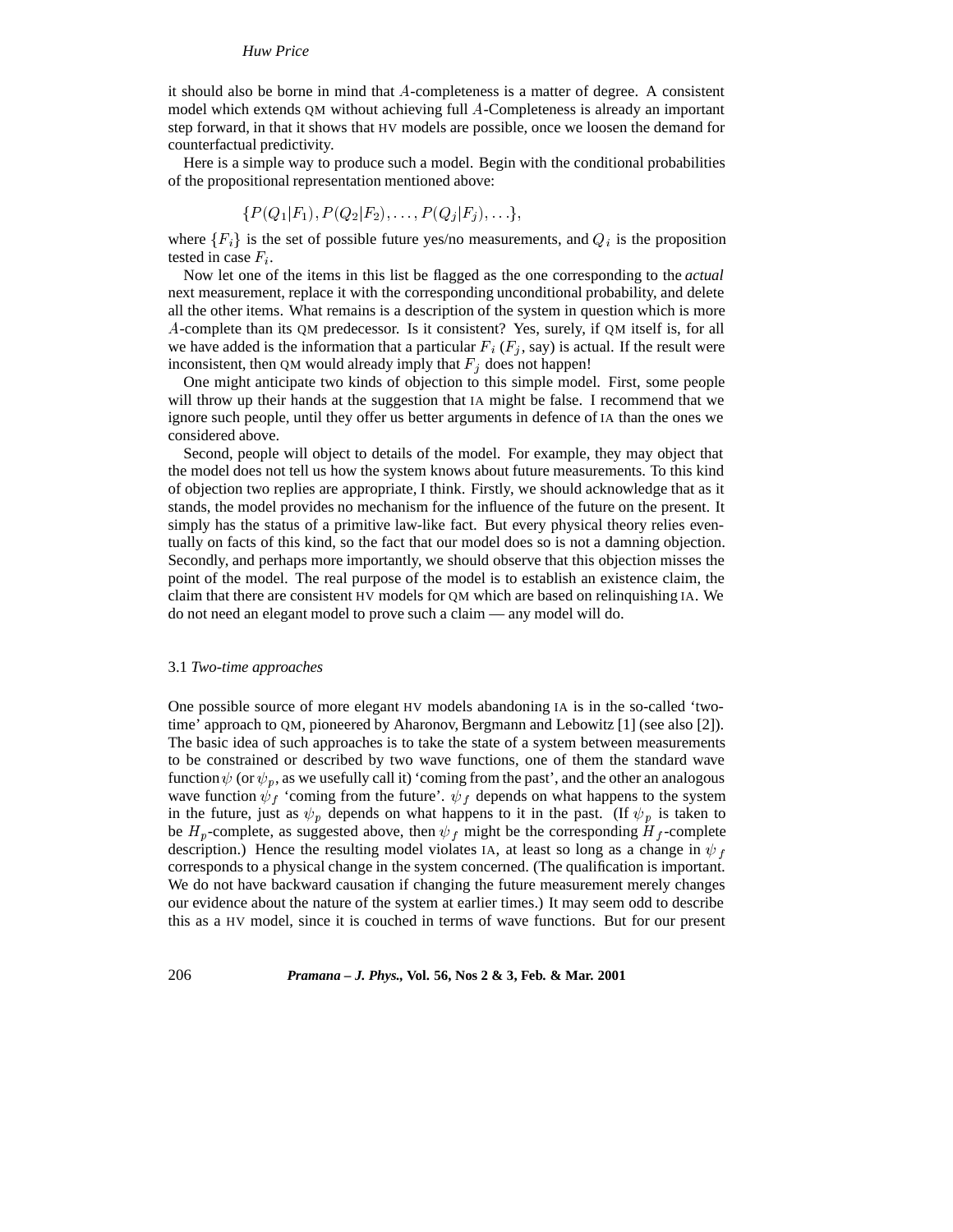purposes, a HV model is simply one which takes the standard wave function to be an incomplete description. This will be true of the two-time approach, considered in the current framework, according to which the descriptions  $\psi_p$  and  $\psi_f$  are individually Aincomplete.

Interesting as these models are, I think they suffer from one serious design flaw. They move towards A-completeness by combining two descriptions which are not only Aincomplete (a flaw which might be remedied by the combination) but also massively Aredundant. If the goal is an Archimedean description, it seems unnecessarily circuitous to begin with two descriptions which, in their massive 'potentiality', reflect the great deficiencies of non-Archimedean perspectives. Why should we be trying to get to an Archimedean description by 'adding' something to the standard description, if (as I have suggested) the latter is designed for a different job all together, that of characterising reality from the  $H_p$ perspective? Why not start from scratch, or rather from the classical notions we used in the good old days when (thanks to determinism and the assumption that there were no principled restrictions on observation) A-completeness and  $H_p$ -completeness came to the same thing?

## 3.2 *A natural alternative?*

Here is another possibility. Let us think of the 'hidden' reality in terms of Feynman paths, between an initial state (e.g., an electron being emitted by a source) and a final state (e.g, detection of that electron at a particular point on the screen in a two-slit experiment). In Feynman's path integral approach, calculation of the probability of the outcome in question depends on an integration over the possible individual paths between the given initial state and the given final state, each weighted by a complex number. The fact that the weights associated with individual paths are complex makes it impossible to interpret them as realvalued probabilities, associated with a classical statistical distribution of possibilities.

However, there is no such difficulty at the level of the entire 'bundle' of paths which comprise the path integral. If we think of the hidden reality as the instantiation not of one path rather than another but of one entire bundle rather than another, then the quantum mechanical probabilities can be thought of as classical probability distributions over such elements of reality. (For example, suppose we specify the boundary conditions in terms of the electron source, the fact that two slits are open, and the fact that a detector screen is present at a certain distance on the opposite side of the central screen. We then partition the detector screen, so as to define possible outcomes for the experiment. For each element  $O_i$ of this partition, there is a bundle  $B_i$  of Feynman paths, constituting the path integral used in calculating the probability of outcome  $O_i$ . We have a classical probability distribution over the set of such  $B_i$ .

Of course, this conception of the hidden reality violates IA. The range of possible bundles depends on all the boundary conditions, including those in the future. However, this is the kind of model we were looking for.

It might be objected that the model does not fully restore a classical picture of reality, because it does not assign an individual classical trajectory, but only membership of a bundle of trajectories. However, this misses the point of the exercise. We noted that Acompleteness is a matter of degree, and that it is legitimate and interesting to enquire into the existence of HV models which are *more* A-complete than the standard QM description,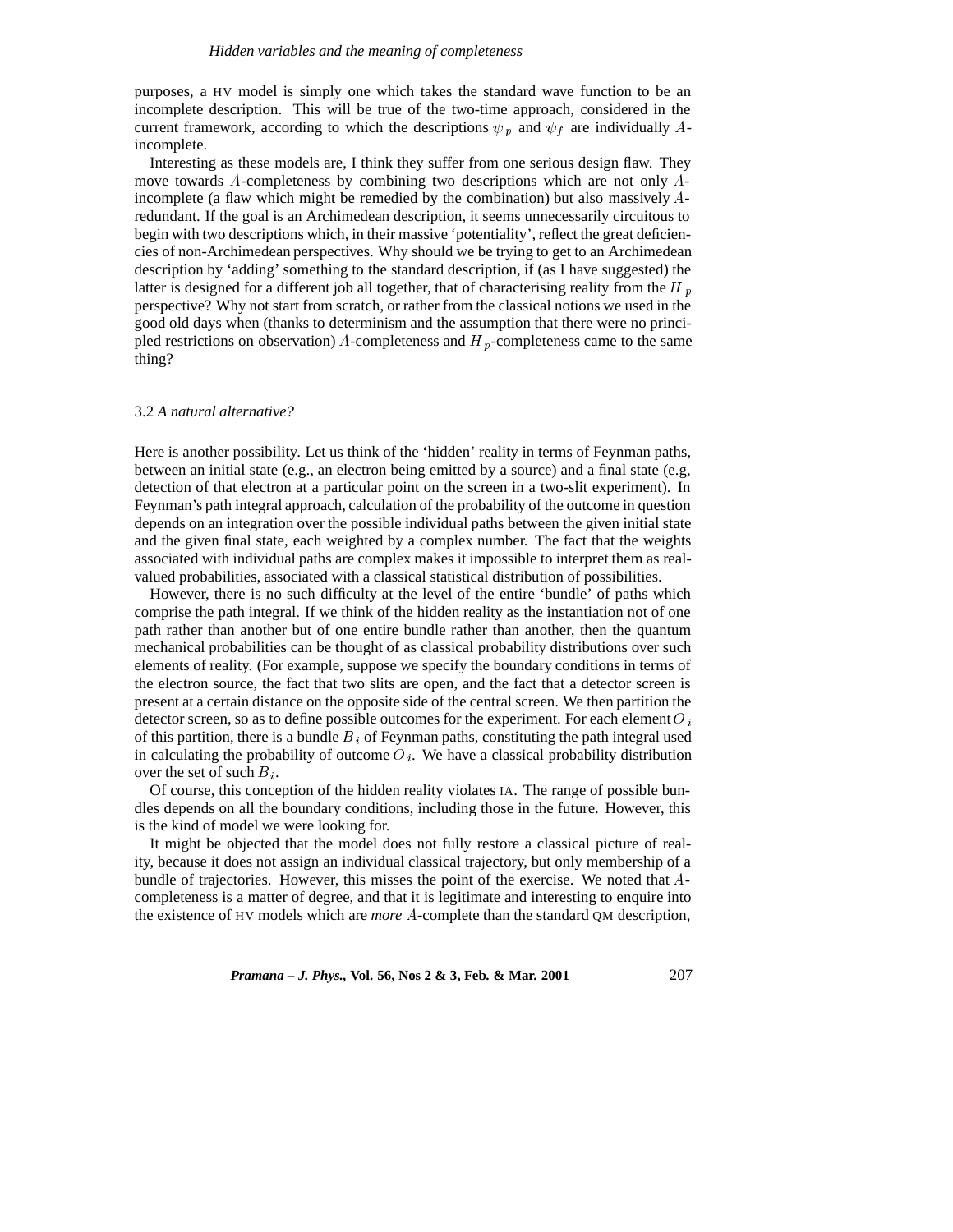## *Huw Price*

without insisting that they be entirely <sup>A</sup>-complete. The present model seems to provide a positive answer to the existence question, in a way which is much more 'naturally' motivated than our previous proposals. It is a further question whether it is possible to do better, and to find a HV model which is even more A-complete; but a question for another occasion.

## **4. Conclusion**

I have argued that HV models violating IA deserve far more attention than they have yet received. On the one hand, the usual arguments in favour of IA are very poor. On the other hand, HV models which give up IA have two big potential advantages. First, they avoid the time-asymmetry inherent in IA itself. Second, they offer the prospect of a timelike resolution of the Bell correlations, and thus the elimination of the apparent tension between QM and special relativity.

I have also argued that in order to understand the significance of such models, it is important to realise that they do not offer further 'completeness of description'*in the sense taken for granted both by Bohr and by Einstein.* Instead, they offer further completeness in a different sense. The issue of which sense of completeness is more important for physics warrants further discussion. But for the moment, I think, we can afford to be pluralists. We should simply recognise that they are different, and get on with the business of exploring HV models with this improved understanding of what their goals may be.

## **Acknowledgement**

I would like to thank David Atkinson, Dipankar Home and Jason Grossman for many helpful discussions of this material.

#### **References**

- [1] Y Aharonov, P G Bergmann and J L Lebowitz, Time symmetry in the quantum process of measurement, *Phys. Rev.* **B134**, 1410–16 (1964)
- [2] F J Belinfante, *Measurements and time reversal in objective quantum theory* (Oxford, Pergamon Press, 1975)
- [3] J S Bell, On the Einstein-Podolsky-Rosen Paradox, *Physics* **1**, 195–200 (1964); reprinted in Bell (1987)
- [4] J S Bell, Bertlmann's socks and the nature of reality, *J. Phys.* **42**, C2-41–C2-62 (1981); reprinted in Bell (1987)
- [5] J S Bell, *Speakable and unspeakable in quantum mechanics: Collected papers on quantum philosophy* (Cambridge University Press, 1987)
- [6] J S Bell, J Clauser, M Horne and A Shimony, An exchange on local beables, *Dialectica* **39**, 85–110 (1985)
- [7] M A E Dummett, Can an effect precede its cause? *Proc. Aristotelian Soc. Suppl.* **38**, 27–44 (1954)
- [8] A Einstein, B Podolsky and N Rosen, Can quantum-mechanical description of physical reality be considered complete? *Phys. Rev.* **47**, 777–80 (1935)